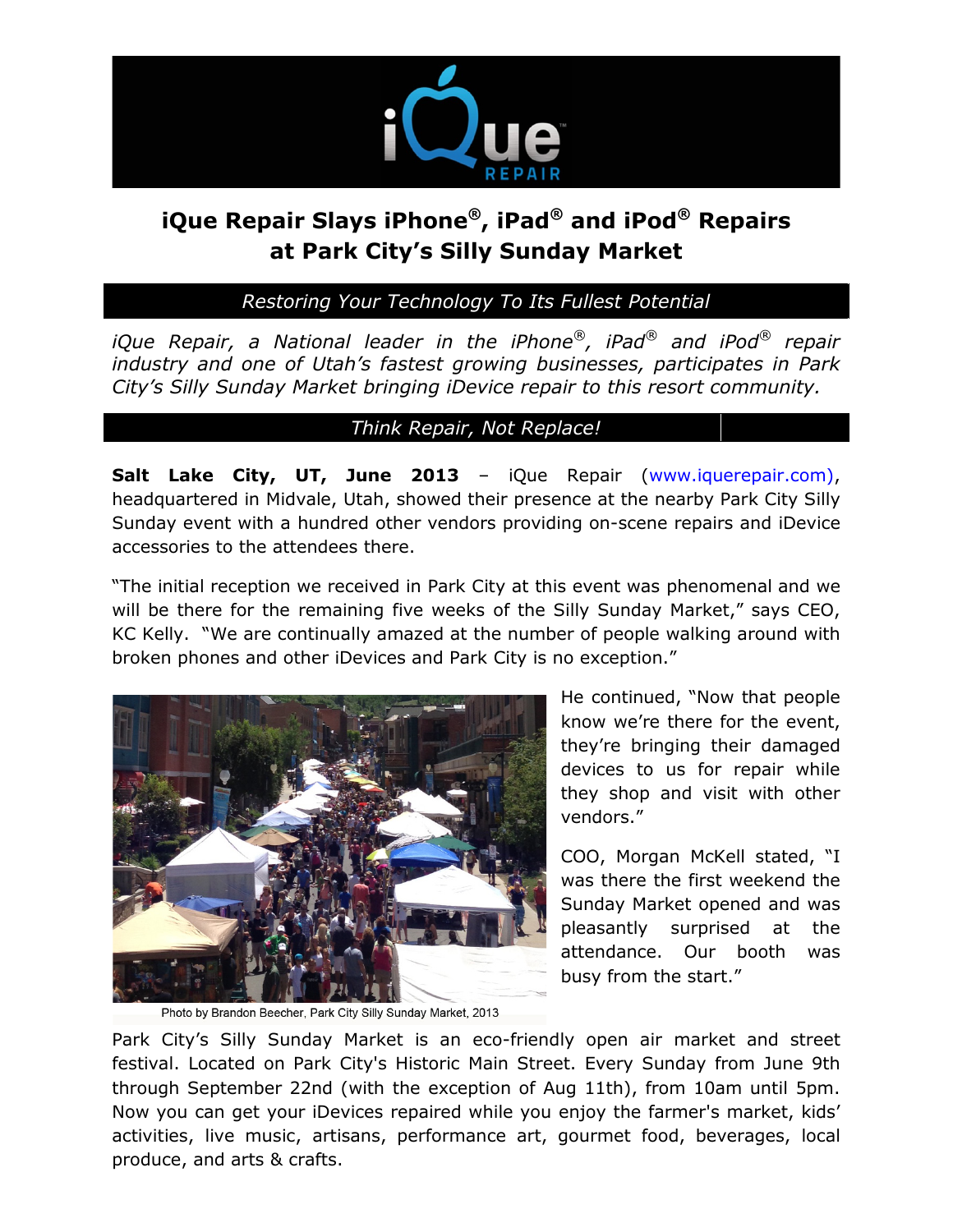McKell continued, "We invite you to bring any of your broken iDevices to the event and if we can't repair it there, we'll take it home with us and arrange for a convenient pickup time at our Salt Lake location or we'll bring it back to you on the following Sunday. Look for our table and we'll take care of you iQue style."

Though not affiliated with Apple, Inc., iQue Repair shares a common vision for providing quality products and repair services for Apple<sup>TM</sup> mobile devices and computers. iPhone®, iPod® and iPad® are registered trademarks of Apple, Inc. iSmart Protection<sup>™</sup>, iSmart Elite<sup>™</sup>, and iSmart Monthly Plans are Trademarks of iQue Repair, LLC. iQue Repair, LLC is a member of Utah's ConnectShare.com and was recently awarded the 2013 Emerging Executives Award by the Utah Technology Council (UTC).

"If you pay anything for an iDevice repair, you're paying too much." Please contact David, The iSmart Guy, at 855-IQUEREPAIR or David@iQueRepair.com for additional information on iSmart Protection Plans for your organization, company, school district or raising funds for your worthy cause.